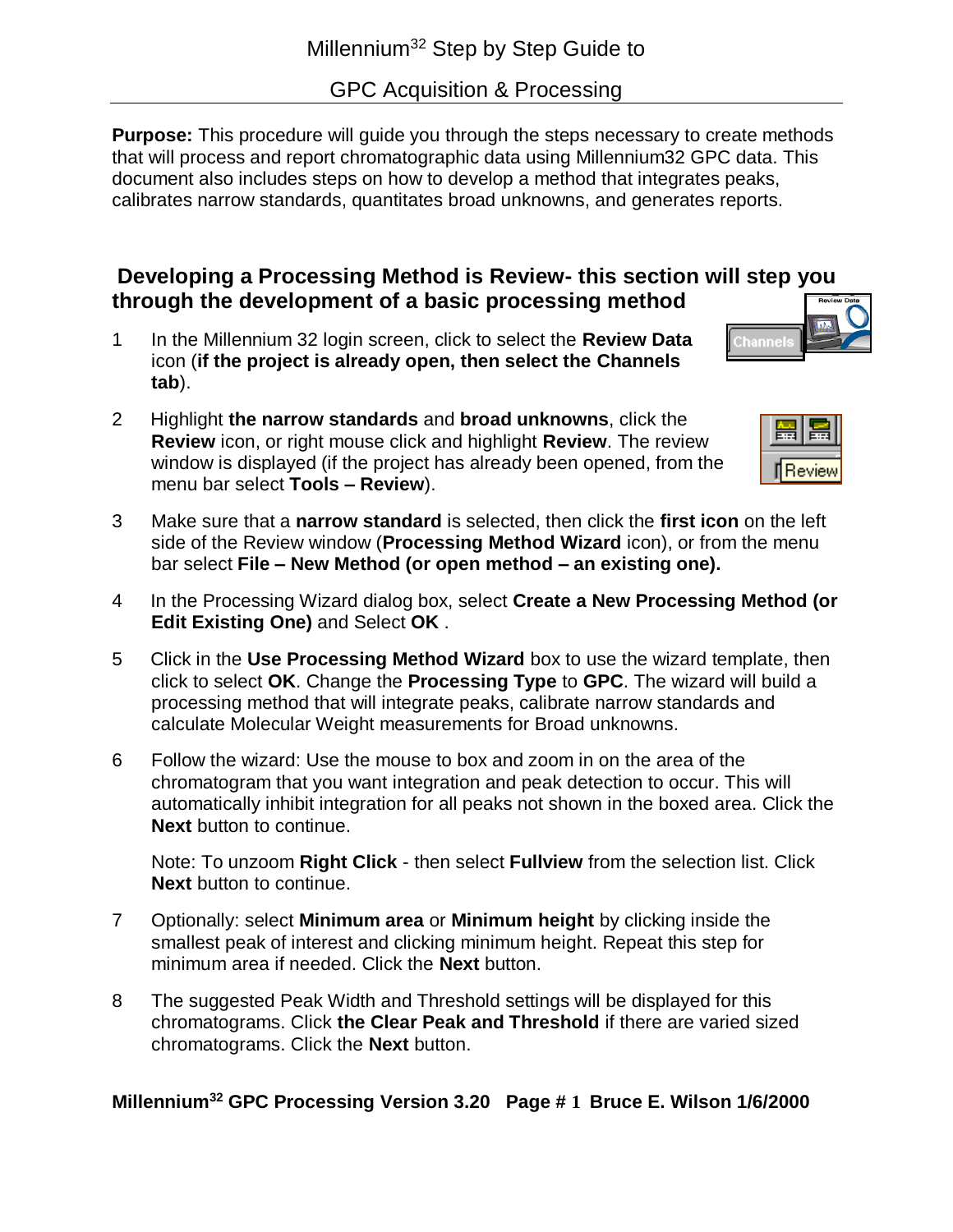- 9 Note: Narrow standard identification will be determined by retention time order, so it is very important to determine the proper integration of peaks.
- 10 For Relative GPC Calibration (different polymer for standards than for unknown), leave the calibration type to Relative, Set the Calibration Fit Type, and using the calibration to time or volume. Click **Next**.

Note: Fit types are usually set to 3<sup>rd</sup> order or Bounded fit. It is important to enter the **molecular weights** in **Quickset** or **Alter Sample** for each narrow standard.

- 11 **Optional:** Determine **Vo** (Void Volume of the bank of columns you are using) and **Vt** (Total retention time of the bank of columns) and enter them in the Column Set dialog box. Click Next.
- 12 Enter in a name for the processing method. Optionally enter in comments. To undo a name, use the right mouse click and click **Undo**. Click **Finish**.
- 13 The narrow standard will be integrated and peaks identified according to the processing method just created.
- 14 In the Review Main window, **select the broad samples**, then select the **wizard icon** (first icon on the left side in the Review window).
- 15 Leave the radio button checked to Edit Existing GPC Processing Method and Keep the Calibration. Click OK.
- 16 Use the mouse to box and zoom in on the area of the chromatogram that you want integration and peak detection to occur. This will automatically inhibit integration for all peaks not shown in the boxed area. Click the **Next** button to continue
- 17 The suggested Peak Width and Threshold settings will be displayed for this chromatograms. Click **the Clear Peak and Threshold** if there are varied sized chromatograms. Click the **Next** button.
- 18 Select **Minimum area** or **Minimum height** by clicking inside the smallest peak of interest and clicking minimum height. Repeat this step for minimum area if needed. Click the **Next** button.
- 19 Let the calibration setting be as is and click **Next** . Let Vo and Vt as is and click **Next**.
- 20 **Enter in the peak name and retention time for a distribution to be calculated.** If multiple distributions are desired, make sure to enter a second peak and retention time. The Retention time window for one component will be at 50%. Click **Next**.

 **Note: It is important at least one peak is listed in the Distribution table, or molecular weight distributions will not be calculated.**

21 The Processing Method name will be displayed, then click **Finish**. The broad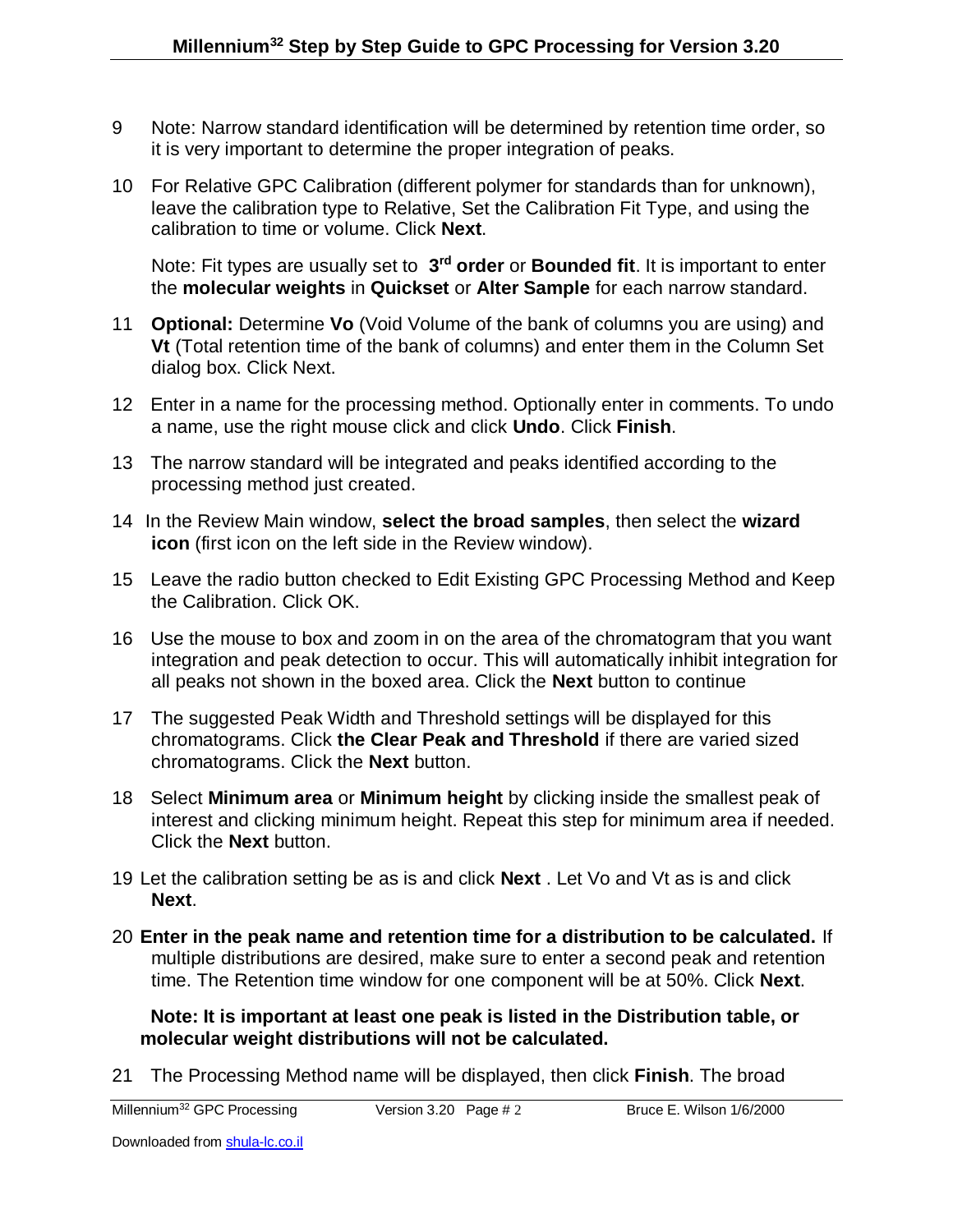unknown integration has been added to the gpc processing method.

- 22 To edit the processing method, or add advanced integration to the processing method, select from the menu bar – **View - Processing Method Layout**.
- 23 To save the processing method to the Method set select from the menu bar, **File - Save As**. Enter in the name for the Method Set and the processing method will be added to the method set.
- 24 **Manually integrate** clicking the **Integrate Icon**.
- 25 **Manually calibrate** by clicking the **Calibrate Icon**.
- 26 **Manually quantitate** by clicking the **Quantitate icon**.
- 27 To view results from manual processing,  $\sqrt{2D \text{ Channels} \cdot \text{Peaks}}$  click the **Peaks tab** at the **bottom** of the Review window.
- 28 To save **manual processing**, select from the menu bar of the Review window **File - Save Results.**
- 29 To **exit** review, select from the menu bar of the Review window **File - Exit**.

## **Batch Processing Data using the Process and Report Tool**

- 1. In the project window, click the **Sample set tab**. Click the desired sample set and use the **Right Mouse click** to view as **Channels - or Click on the Channels tab.**
- 1. Click in **Sample Type** to select **Narrow Standards before Broad Unknowns**. If standards are not first, click again and Standards will be sorted properly.
- 2. Highlight all standards and unknowns to be processed, using either the World icon, or use ctrl-mouse click.
- 1. Click on the **Process** icon or use the Right mouse button and highlight **Process**.
- 2. In the Processing area, click on the Use Method Set radio button. Click in the Specified Method Set drop down box to select the method set you created. Click the Clear Calibration button if recalibration is needed.
- 3. Note: For 2D data selection, you may select Use Specified Processing Method.
- 4. In the Reporting area check the Reporting box, and click on the Use Specified